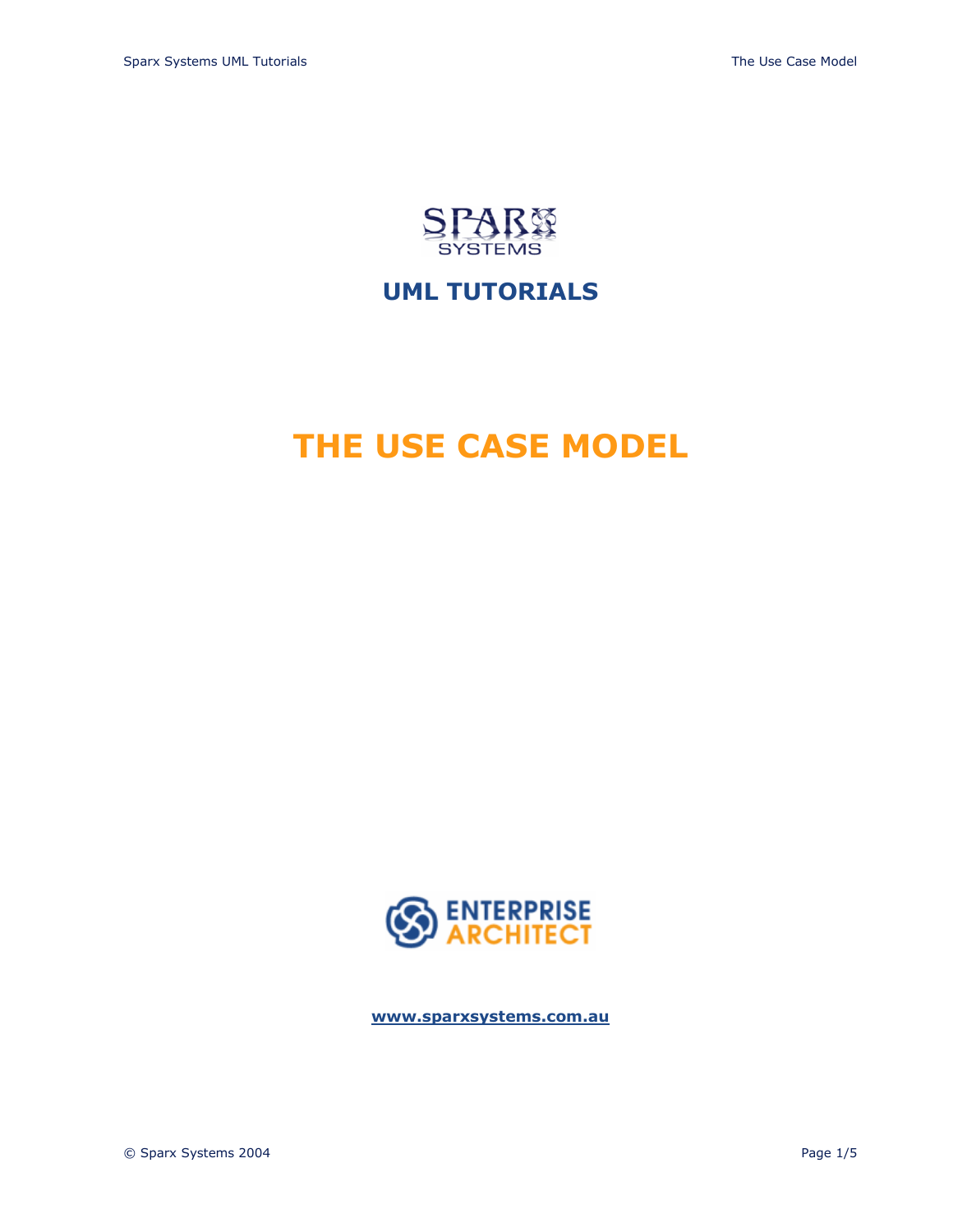### **The Use Case Model**

The Use Case Model describes the proposed functionality of the new system. A Use Case represents a discrete unit of interaction between a user (human or machine) and the system. A Use Case is a single unit of meaningful work; for example login to system, register with system and create order are all Use Cases. Each Use Case has a description which describes the functionality that will be built in the proposed system. A Use Case may 'include' another Use Case's functionality or 'extend' another Use Case with its own behaviour.

Use Cases are typically related to 'actors'. An actor is a human or machine entity that interacts with the system to perform meaningful work.



A Use Case description will generally include:

- 1. General comments and notes describing the use case;
- 2. Requirements Things that the use case must allow the user to do, such as <ability to update order>, <ability to modify order> & etc.
- 3. Constraints- Rules about what can and can't be done. Includes i) pre-conditions that must be true before the use case is run -e.g. <create order> must precede <modify order>; ii) post-conditions that must be true once the use case is run e.g. <order is modified and consistent>; iii) invariants: these are always true - e.g. an order must always have a customer number
- 4. Scenarios Sequential descriptions of the steps taken to carry out the use case. May include multiple scenarios, to cater for exceptional circumstances and alternate processing paths;
- 5. Scenario diagrams -Sequence diagrams to depict the workflow similar to (4) but graphically portrayed.
- 6. Additional attributes such as implementation phase, version number, complexity rating, stereotype and status

#### **Actors**

An Actor is a user of the system. This includes both human users and other computer systems. An Actor uses a Use Case to perform some piece of work which is of value to the business. The set of Use Cases an actor has access to defines their overall role in the system and the scope of their action.

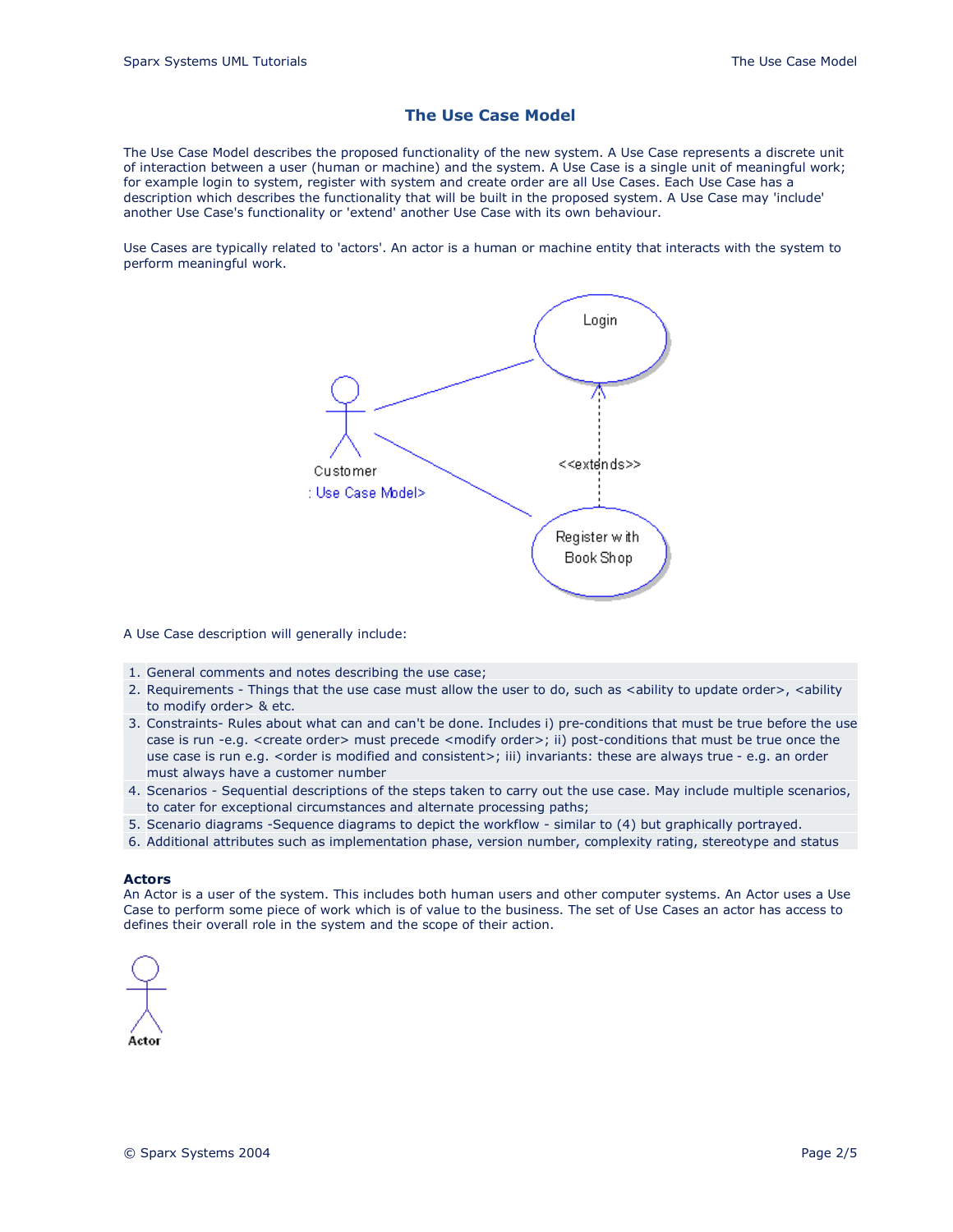#### **Constraints, Requirements and Scenarios**

The formal specification of a Use Case includes:

- 1. Requirements. These are the formal functional requirements that a Use Case must provide to the end user. They correspond to the functional specifications found in structured methodologies. A requirement is a contract that the Use Case will perform some action or provide some value to the system.
- 2. Constraints. These are the formal rules and limitations that a Use Case operates under, and includes pre- postand invariant conditions. A pre-condition specifies what must have already occurred or be in place before the Use Case may start. A post-condition documents what will be true once the Use Case is complete. An invariant specifies what will be true throughout the time the Use Case operates.
- 3. Scenarios. Scenarios are formal descriptions of the flow of events that occurs during a Use Case instance. These are usually described in text and correspond to a textual representation of the Sequence Diagram.

#### **Includes and Extends relationships between Use Cases**

One Use Case may include the functionality of another as part of its normal processing. Generally, it is assumed that the included Use Case will be called every time the basic path is run. An example may be to list a set of customer orders to choose from before modifying a selected order - in this case the <list orders> Use Case may be included every time the <modify order> Use Case is run.

A Use Case may be included by one or more Use Cases, so it helps to reduce duplication of functionality by factoring out common behaviour into Use Cases that are re-used many times.

One Use Case may extend the behaviour of another - typically when exceptional circumstances are encountered. For example, if before modifying a particular type of customer order, a user must get approval from some higher authority, then the <get approval> Use Case may optionally extend the regular <modify order> Use Case.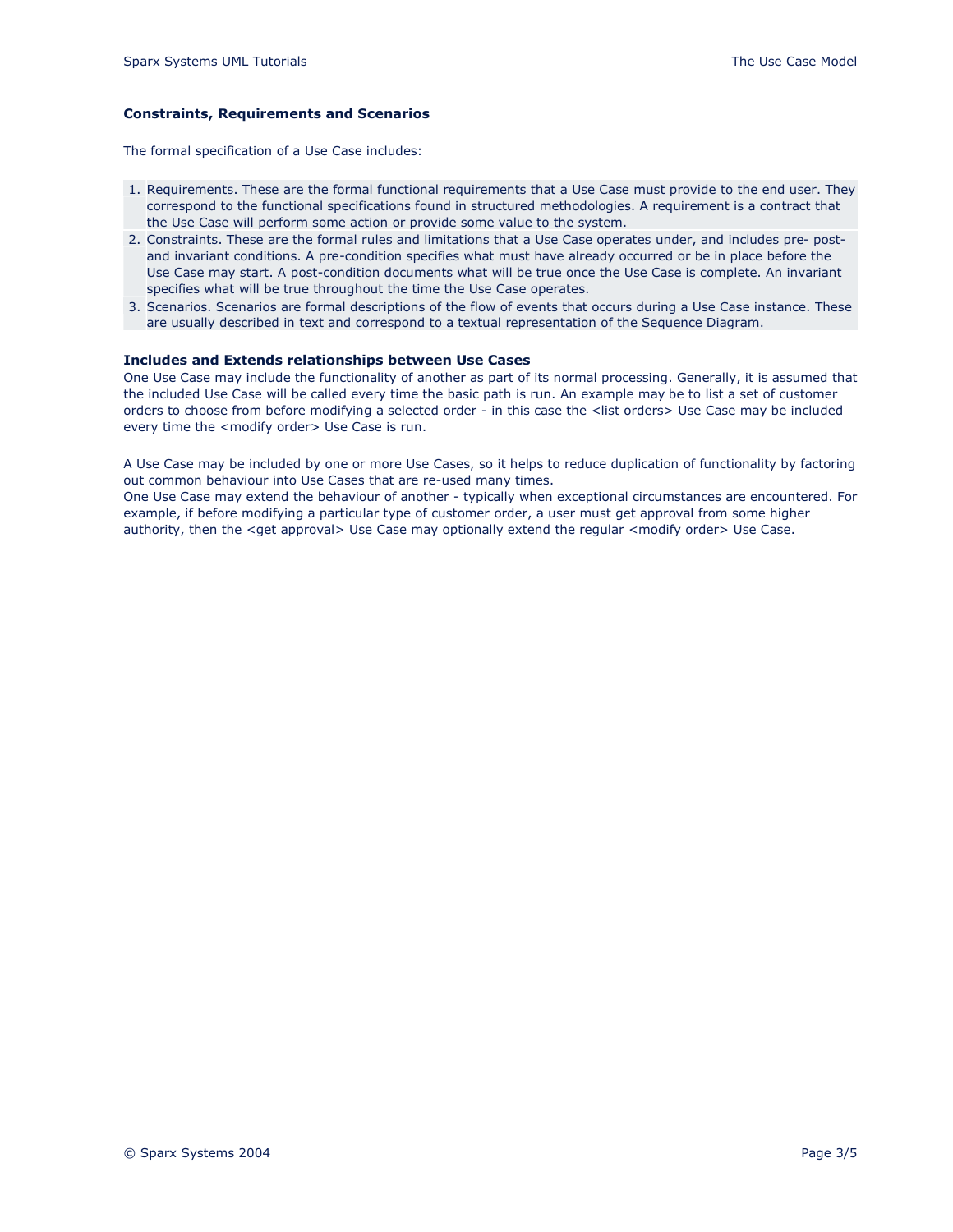#### **Sequence Diagrams**

UML provides a graphical means of depicting object interactions over time in Sequence Diagrams. These typically show a user or actor, and the objects and components they interact with in the execution of a use case. One sequence diagram typically represents a single Use Case 'scenario' or flow of events.

Sequence diagrams are an excellent way to document usage scenarios and to both capture required objects early in analysis and to verify object usage later in design. Sequence diagrams show the flow of messages from one object to another, and as such correspond to the methods and events supported by a class/object.

The diagram illustrated below shows an example of a sequence diagram, with the user or actor on the left initiating a flow of events and messages that correspond to the Use Case scenario. The messages that pass between objects will become class operations in the final model.